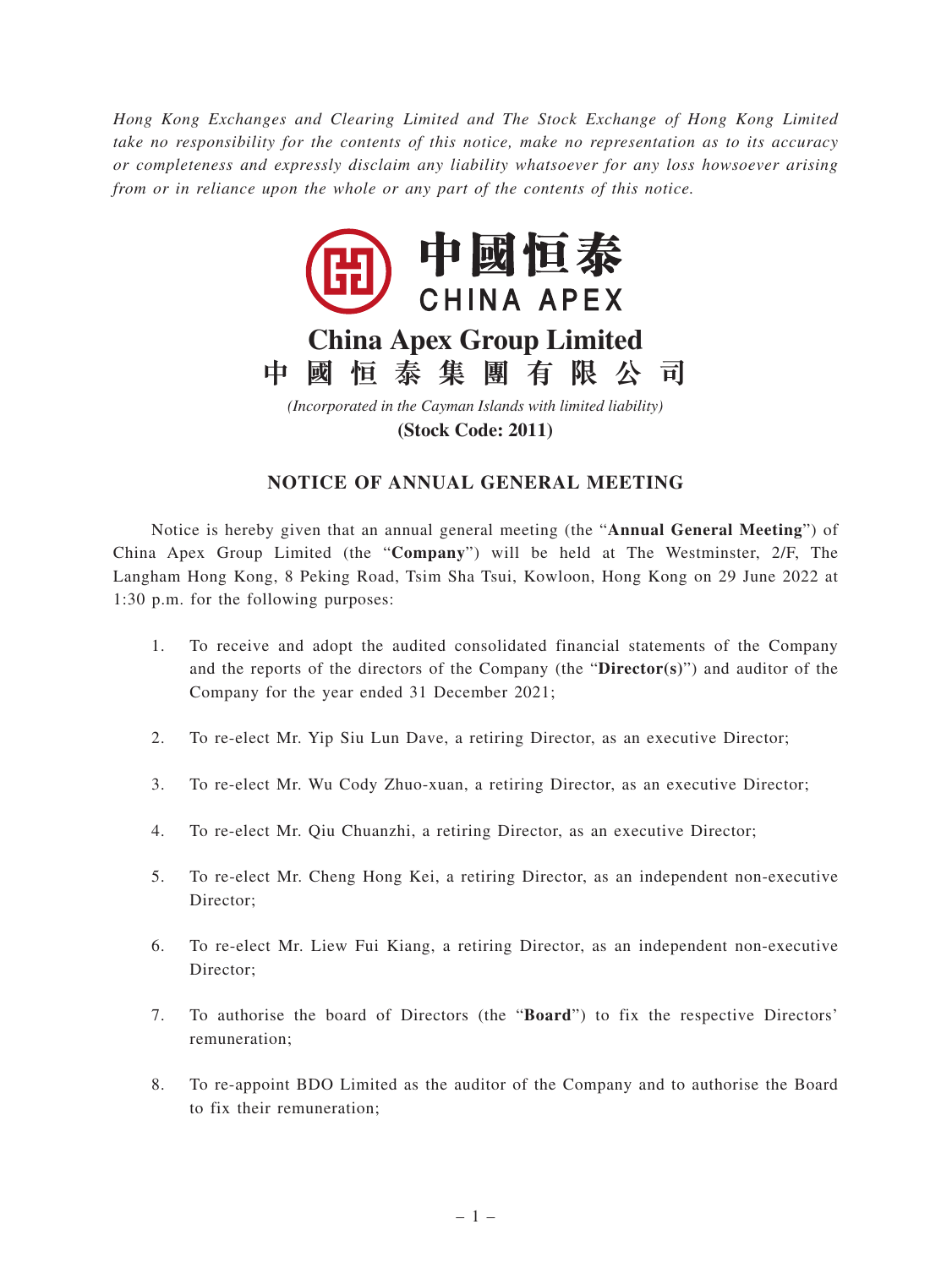9. To consider and, if thought fit, pass with or without amendments, the following resolution as an ordinary resolution:

## "**THAT**:

- (a) subject to paragraph (b) below, a general mandate be and is hereby generally and unconditionally given to the Directors to exercise during the Relevant Period (as defined below) all the powers of the Company to repurchase its shares in accordance with all applicable laws, rules and regulations;
- (b) the total number of shares of the Company to be repurchased pursuant to the mandate in paragraph (a) above shall not exceed 10% of the total number of issued shares of the Company as at the date of passing of this resolution and the said mandate shall be limited accordingly; and
- (c) for the purposes of this resolution:

"**Relevant Period**" means the period from the passing of this resolution until whichever is the earliest of.

- (i) the conclusion of the next annual general meeting of the Company;
- (ii) the date on which the next annual general meeting of the Company is required to be held by the articles of association of the Company or any applicable laws of the Cayman Islands; and
- (iii) the date on which such authority set out in this resolution is revoked or varied by an ordinary resolution of the shareholders in a general meeting of the Company."
- 10. To consider and, if thought fit, pass with or without amendments, the following resolution as an ordinary resolution:

## "**THAT**:

- (a) subject to paragraph (c) below, a general mandate be and is hereby generally and unconditionally given to the Directors during the Relevant Period (as defined below) to allot, issue and deal with additional shares in the capital of the Company and to make or grant offers, agreements and options which might require the exercise of such powers;
- (b) the mandate in paragraph (a) above shall authorise the Directors to make or grant offers, agreements and options during the Relevant Period which would or might require the exercise of such powers after the end of the Relevant Period;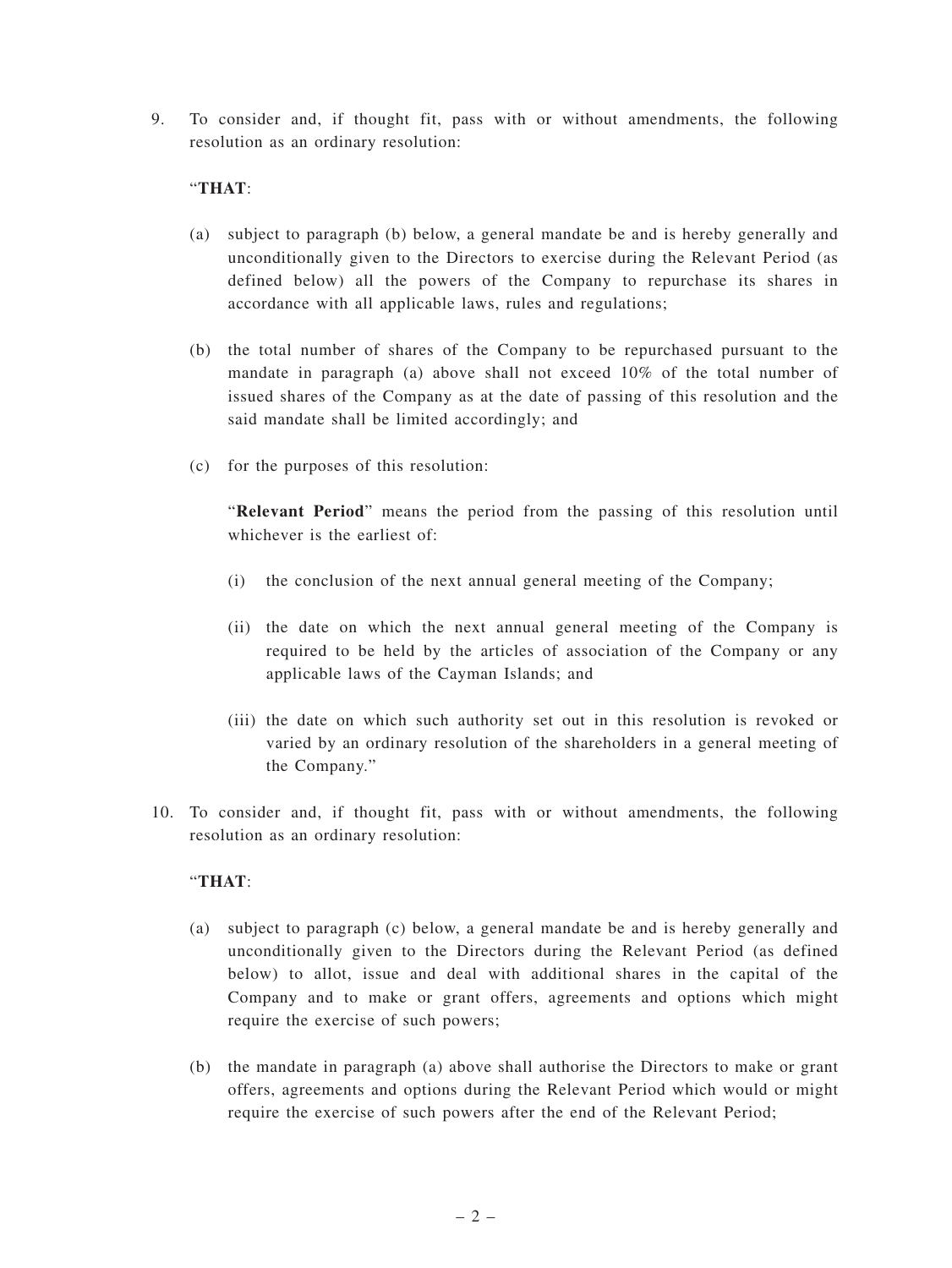- (c) the aggregate number of shares allotted or agreed conditionally or unconditionally to be allotted by the Directors pursuant to the mandate in paragraph (a) above, otherwise than pursuant to:
	- (i) a Rights Issue (as defined below);
	- (ii) the exercise of options under a share option scheme of the Company; and
	- (iii) any scrip dividend scheme or similar arrangement providing for the allotment of shares in lieu of the whole or part of a dividend on shares of the Company in accordance with the articles of association of the Company,

shall not exceed 20% of the total number of issued shares of the Company as at the date of the passing of this resolution and the said mandate shall be limited accordingly; and

(d) for the purposes of this resolution:

"**Relevant Period**" means the period from the passing of this resolution until whichever is the earliest of:

- (i) the conclusion of the next annual general meeting of the Company;
- (ii) the date on which the next annual general meeting of the Company is required to be held by the articles of association of the Company or any applicable laws of the Cayman Islands; and
- (iii) the date on which such authority set out in this resolution is revoked or varied by an ordinary resolution of the shareholders in a general meeting of the Company.

"**Rights Issue**" means an offer of shares open for a period fixed by the Directors to holders of shares of the Company or any class thereof on the register on a fixed record date in proportion to their then holdings of such shares or class thereof (subject to such exclusions or other arrangements as the Directors may deem necessary or expedient in relation to fractional entitlements or having regard to any restrictions or obligations under the laws of any relevant jurisdiction or the requirements of any recognised regulatory body or any stock exchange)."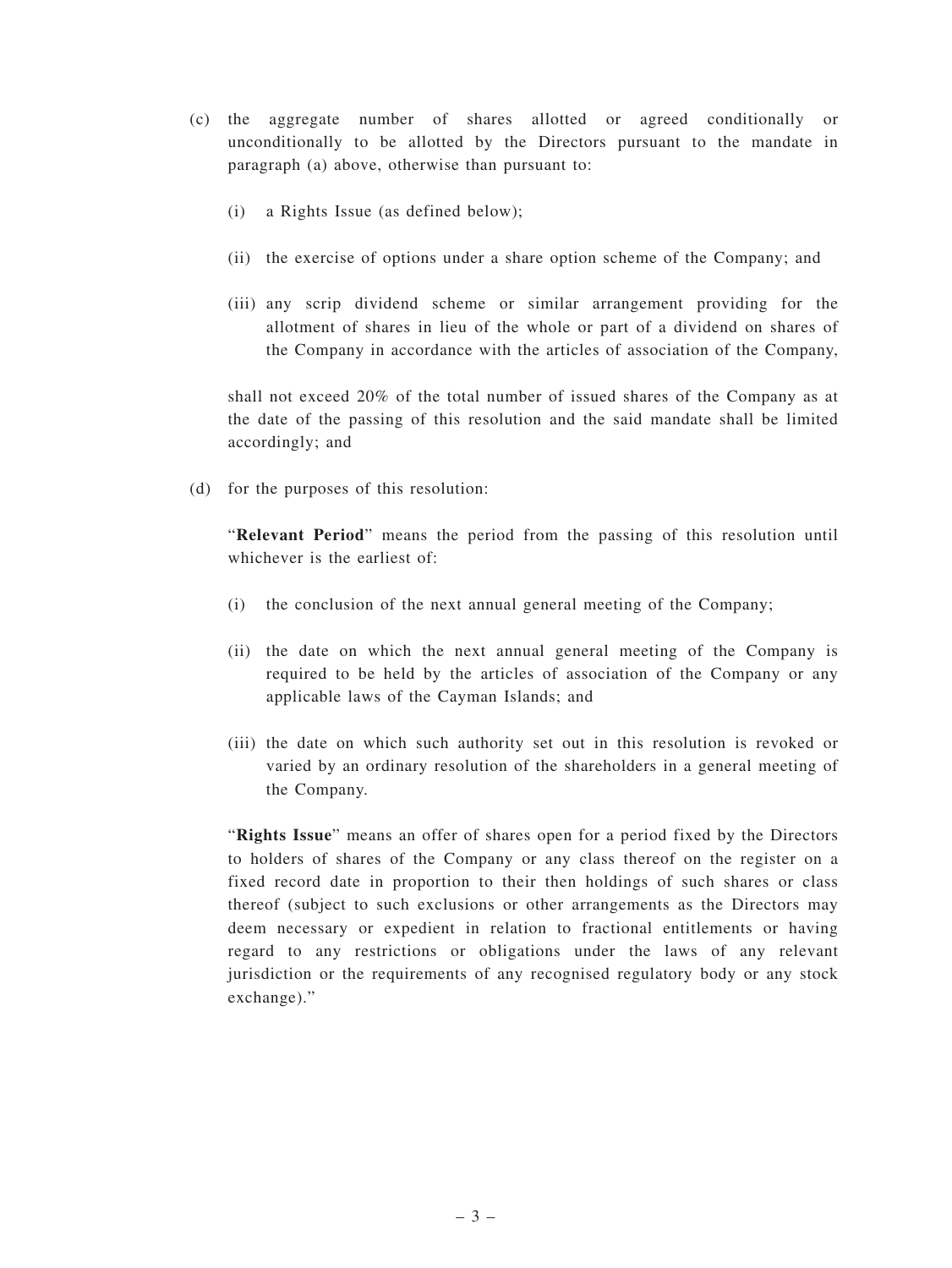11. To consider as special business and, if thought fit, pass with or without amendments, the following resolution as an ordinary resolution:

"**THAT** conditional upon the passing of the resolutions set out in items 9 and 10 of the notice convening this meeting (the "**Notice**"), the general mandate referred to in the resolution set out in item 9 of the Notice be and is hereby extended by the addition thereto an amount representing the aggregate number of shares which have been repurchased by the Company pursuant to the mandate referred to in resolution set out in item 10 of the Notice, provided that such number shall not exceed 20% of the total number of issued shares of the Company as at the date of the passing of this resolution."

> By Order of the Board **China Apex Group Limited Yip Siu Lun Dave** *Chairman and executive Director*

Hong Kong, 30 May 2022

*Notes:*

- 1. All resolutions at the Annual General Meeting will be taken by poll pursuant to the Rules Governing the Listing of Securities on The Stock Exchange of Hong Kong Limited (the "**Listing Rules**") and the results of the poll will be published on the websites of Hong Kong Exchanges and Clearing Limited and the Company in accordance with the Listing Rules.
- 2. Any member of the Company entitled to attend and vote at the Annual General Meeting is entitled to appoint more than one proxy to attend and on a poll, vote instead of him. A proxy need not be a member of the Company. If more than one proxy is so appointed, the appointment shall specify the number and class of shares in respect of which each such proxy is so appointed.
- 3. In order to be valid, the form of proxy together with the power of attorney or other authority, if any, under which it is signed or a certified copy of that power of attorney or authority, must be deposited at the Company's branch share registrar and transfer office in Hong Kong, Tricor Investor Services Limited, at Level 54, Hopewell Centre, 183 Queen's Road East, Hong Kong not less than 48 hours before the time appointed for the holding of the Annual General Meeting or any adjournment thereof. Delivery of the form of proxy shall not preclude a member of the Company from attending and voting in person at the Annual General Meeting and, in such event, the instrument appointing a proxy shall be deemed to be revoked.
- 4. For determining the entitlement to attend and vote at the Annual General Meeting, the register of members of the Company will be closed from 24 June 2022 to 29 June 2022, both dates inclusive, during which period no transfer of shares will be registered. In order to qualify for attending and voting at the Annual General Meeting, all transfer documents accompanied by the relevant share certificates must be lodged with the Company's branch share registrar and transfer office in Hong Kong, Tricor Investor Services Limited, at Level 54, Hopewell Centre, 183 Queen's Road East, Hong Kong for registration not later than 4:30 p.m. on 23 June 2022.
- 5. Precautionary measures for the Annual General Meeting

In view of the ongoing development of coronavirus epidemic and recent requirements for prevention and control of its spread by the Hong Kong government, the Company strongly recommends Shareholders to exercise their voting rights by appointing the Chairman of the Annual General Meeting as their proxy to vote on the relevant resolutions at the Annual General Meeting as an alternative to attending the Annual General Meeting in person. Shareholders are reminded that physical attendance at the Annual General Meeting is not necessary for the